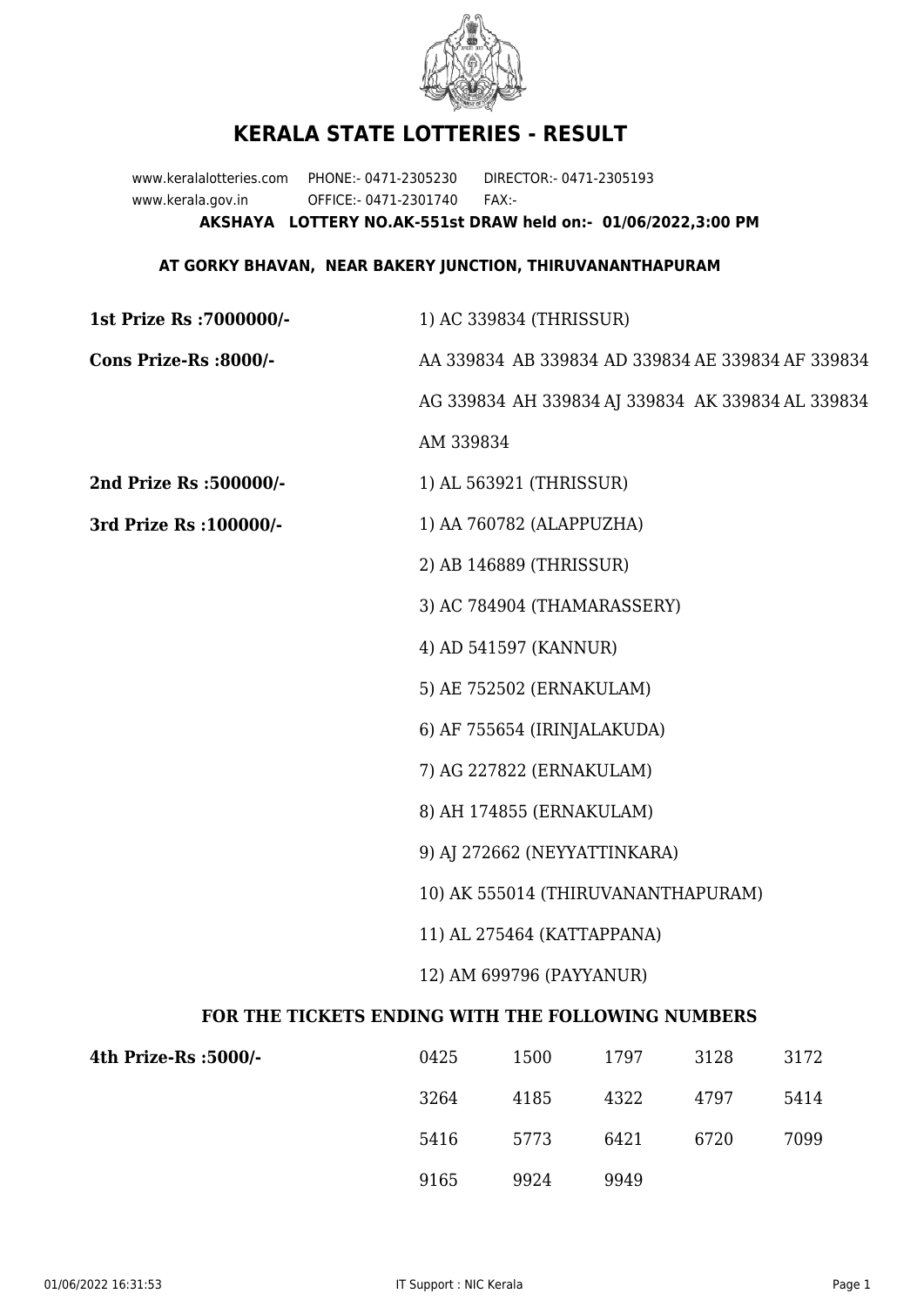| 5th Prize-Rs : 2000/- | 0081 | 0326 | 3186 | 3343 | 6519 |
|-----------------------|------|------|------|------|------|
|                       | 6634 | 7831 |      |      |      |
| 6th Prize-Rs : 1000/- | 0164 | 0871 | 1024 | 1094 | 2113 |
|                       | 2626 | 2676 | 2725 | 3184 | 3805 |
|                       | 3929 | 4044 | 4604 | 6630 | 6868 |
|                       | 6987 | 7155 | 7367 | 7420 | 7526 |
|                       | 8481 | 8726 | 8817 | 8996 | 9255 |
|                       | 9751 |      |      |      |      |
| 7th Prize-Rs : 500/-  | 0174 | 0203 | 0294 | 0707 | 0765 |
|                       | 0988 | 1034 | 1130 | 1447 | 1541 |
|                       | 1590 | 1627 | 1780 | 1815 | 1982 |
|                       | 2038 | 2086 | 2287 | 2706 | 2766 |
|                       | 2824 | 2881 | 3311 | 3321 | 3565 |
|                       | 3686 | 3689 | 3717 | 3864 | 4096 |
|                       | 4186 | 4316 | 4449 | 4566 | 4815 |
|                       | 4833 | 4966 | 5060 | 5784 | 5823 |
|                       | 5861 | 5862 | 5998 | 6291 | 6508 |
|                       | 6649 | 6933 | 6950 | 6978 | 7062 |
|                       | 7157 | 7221 | 7334 | 7450 | 7465 |
|                       | 7484 | 7633 | 7667 | 7896 | 7956 |
|                       | 7957 | 7990 | 8023 | 8186 | 8210 |
|                       | 8322 | 8578 | 8957 | 9306 | 9581 |
|                       | 9867 | 9895 |      |      |      |
| 8th Prize-Rs : 100/-  | 0078 | 0261 | 0386 | 0388 | 0640 |
|                       | 0732 | 0923 | 1059 | 1061 | 1115 |
|                       | 1120 | 1229 | 1553 | 1580 | 1751 |
|                       | 1981 | 2138 | 2204 | 2223 | 2316 |
|                       | 2437 | 2488 | 2584 | 2695 | 2723 |
|                       | 2740 | 2743 | 2814 | 2883 | 2915 |